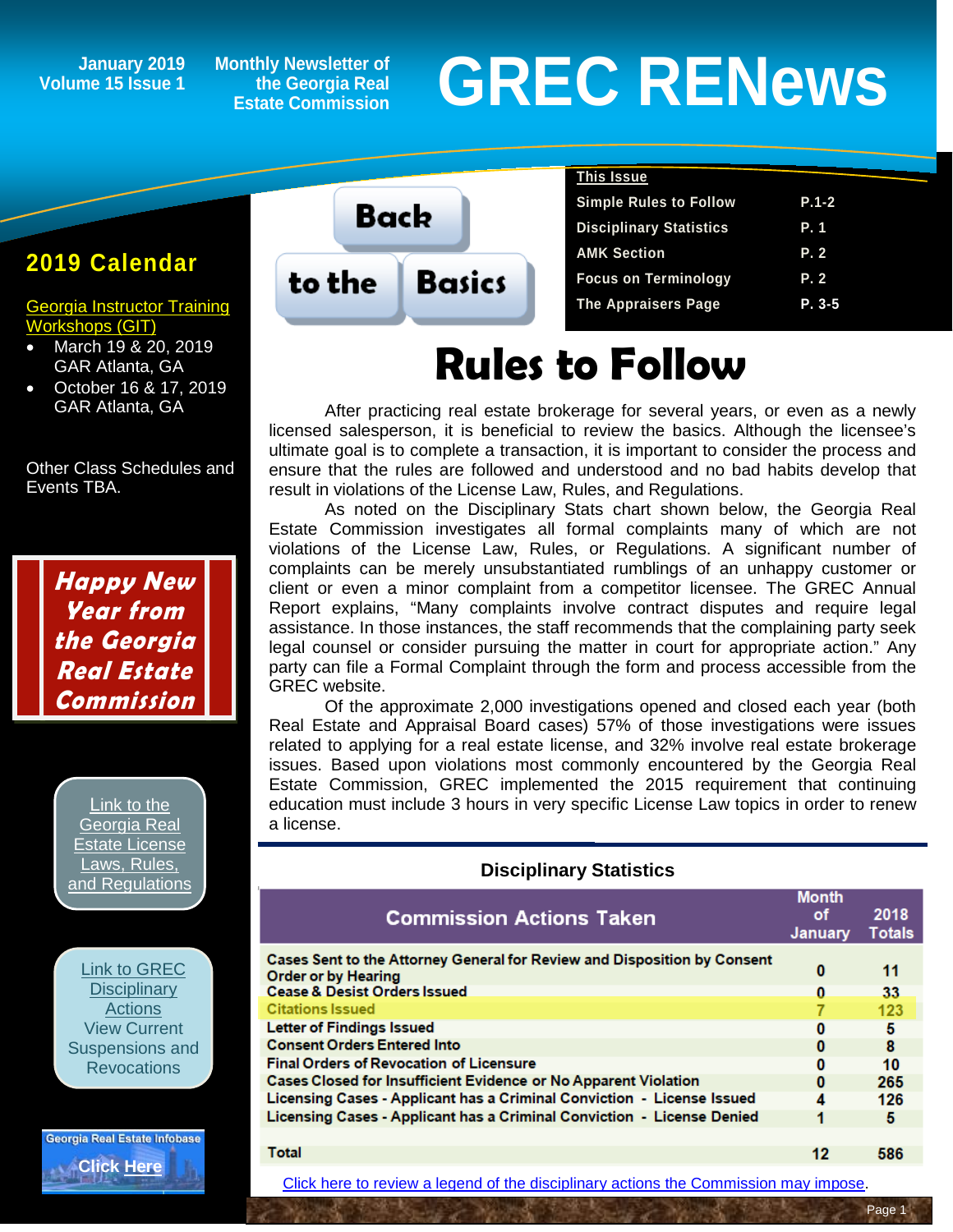GREC RENews January 2019, Volume 15 Issue 1



**[Suggestions](http://www.jmre.com/grecrenewscomments2014.htm)**

To sign up to receive the GREC **RENewsletter** [Click Here](https://www.grec.state.ga.us/about/subscribe.html)

> **Online Courses from GREC**

**[\\$10 each](http://www.jmre.com/grec) [3 Hour CE](http://www.jmre.com/grec)  [Course](http://www.jmre.com/grec) [Total of 9](http://www.jmre.com/grec)  [Hours CE](http://www.jmre.com/grec)  [Available](http://www.jmre.com/grec)**

[\(Also Approved](http://www.jmre.com/grec)  [as Instructor CE,](http://www.jmre.com/grec)  [not approved as](http://www.jmre.com/grec)  [License Law CE\)](http://www.jmre.com/grec)

> *["Avoiding](http://www.jmre.com/grec)  [Trust](http://www.jmre.com/grec)  [Account](http://www.jmre.com/grec)  [Trouble"](http://www.jmre.com/grec)*

*["Practicing](http://www.jmre.com/grec)  [Real Estate &](http://www.jmre.com/grec)  [Staying Out](http://www.jmre.com/grec)  [of Trouble"](http://www.jmre.com/grec)*

*["Being a](http://www.jmre.com/grec)  [Broker and](http://www.jmre.com/grec)  [Staying Out](http://www.jmre.com/grec)  [of Trouble"](http://www.jmre.com/grec)*

#### **Georgia Real Estate Commission** Suite 1000

International Tower 229 Peachtree Street NE Atlanta, GA 30303-1605 Phone 404-656-3916

### **Simple Rules to Follow: Back to the Basics**

In this and future issues of the GREC RENews, one GREC Rule will be discussed as a reminder of the minimum requirements to meet the regulatory requirements. The majority of violations center on lesser infractions of the License Law, Rules, and Regulations – Most are simple rules to follow. As shown in the highlighted areas of the Disciplinary Chart on the previous page, the majority of disciplinary actions are in the form of Citations. A Citation could be compared to a parking ticket, both of which can vary from minimal in fines to costly, and both can have a multiplier effect if they occur more than once.

Although the Georgia Real Estate Commission has several tools to enable them to regulate the practice of real estate brokerage, these articles will focus on the less egregious violations that often result in a Citation being issued. As each simple rule is described, the potential fee or penalty will also be described in the **AMK** - **A**bsolutely **M**ust **K**now Section each month.

### **Absolutely Must Know Section**



**Before an individual licensee, can conduct any personal real estate activities in the individual's name or the name of entity that the licensee is an officer or member, he/she must notify his/her broker in writing.** 

Ref. 520-1-.11 [Licensees Acting as Principals \(1\) Written Notification to Broker.](http://www.grec.state.ga.us/about/relaw.html) No licensee shall be permitted to list, sell, buy, exchange, rent, lease, or option or offer to list, sell, buy, exchange, rent, lease, or option real estate, either in individual or multiple parcels, in the licensee's own name or in the name of any other firm or entity in which the licensee is an officer, employee, beneficiary, or member of such firm or other entity acting as principal without first advising, in writing, the broker for whom the real estate licensee is acting.

**Citation:** If a licensee is found in violation of failing to provide the broker advance notice in writing of engaging in personal real estate activities, a Citation imposed would be a minimum of \$600 per violation, for a maximum of \$5,000 for multiple violations. A citation issued by the Commission could also include an order to complete a course of study in real estate brokerage or instruction.

**This is a simple rule to follow and easily avoid a violation.**

*Focus on Terminology: "Rules, Rules, Rules"*

 The term *rule* can be used as a verb or a noun. For example, a King may rule, but the commoners must follow the rules. Related to real estate, the term rule is used as a noun. As defined by Merriam [Webster's Dictionary](https://www.merriam-webster.com/dictionary/rules?utm_campaign=sd&utm_medium=serp&utm_source=jsonld) the noun *rule* is defined as:

*"a prescribed guide for conduct or action: an accepted procedure, custom, or*  habit: a usually written order or direction made by a court regulating court *practice or the action of parties: a legal precept or doctrine: a regulation or bylaw governing procedure or controlling conduct: a regulating principle."*

 Laws are passed by the Georgia legislature and rules are a clarification of a law. The Georgia Real Estate Commission is responsible for enforcing the License Law and its Rules and Regulations. As noted in the Disciplinary Statistics, the Georgia Real Estate Commission has various tools to enforce the Rules and Regulation of the Commission. There is a schedule of fees for violations listed in the License Law, Rules and Regulations [Rule 520--.14.Citations.](http://www.grec.state.ga.us/about/relaw.html)

 Rules of a general nature, such as those imposed by facilities like swimming pools, places of learning, and other institutional facilities are not enforceable to the same degree as legislated rules.

Page 2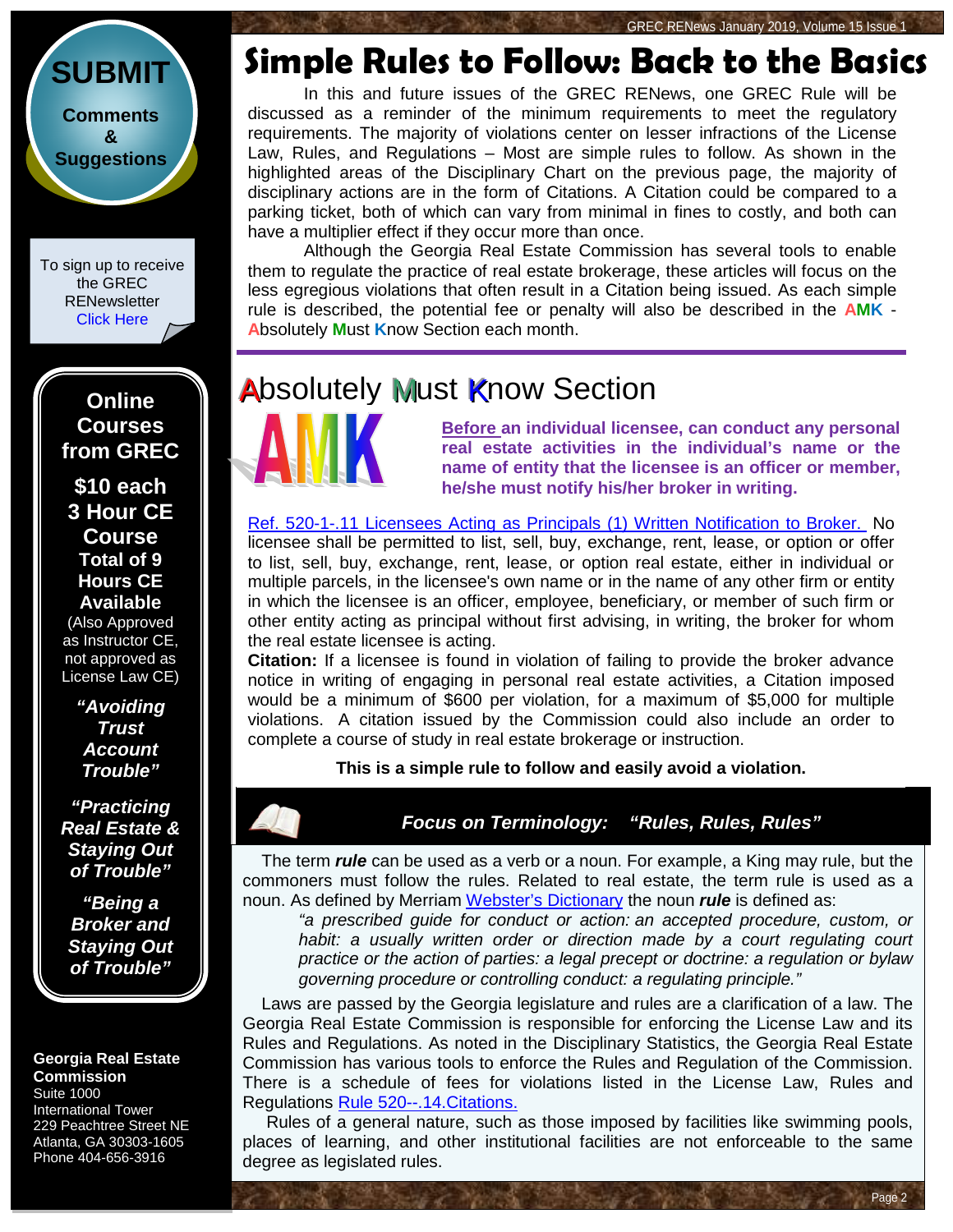# **The Appraisers Page**

**Basements**

**By: D. Scott Murphy, SRA**

#### **Useful Links**:



[Appraisal Act](http://www.grec.state.ga.us/about/appraisersact.html)

═════════════════<br>══════════════════

[GREAB](http://www.grec.state.ga.us/about/apprsanctions.html)  **Disciplinary [Sanctions](http://www.grec.state.ga.us/about/apprsanctions.html)** 

═════════════════<br>══════════════════





Basements come in a variety of shapes and sizes. From completely submerged to full walkout, daylight basements. As with all other factors in a real estate appraisal, there is no one formula or adjustment capable of quantifying their value. The contributory value of a basement, finished or unfinished, is not assigned by an appraiser but determined by a buyer.

Let's start by defining a basement. A basement or cellar is one or more floors of a building that are either completely or partially below the ground floor (Wikipedia). The term cellar is typically used for an area completely below grade with no daylight and low ceilings. It can be accessed by interior or exterior stairs. The term basement typically refers to space partially or completely below grade with adequate ceiling height and partial or full windows providing daylight to a portion of the area. Basements typically have interior stair access and many times have walkout access. A "walkout or daylight basement" is almost always built into a hill with access and daylight on at least one wall.

In classification of space a basement is typically defined as follows. If you put your foot on any given level and any portion of the level is below grade – that space is categorized as basement space and should be valued separate for above grade space. The key here is consistency. When making adjustments to your comparables it is important to look closely at those sales and separate out this same type of space. It is important to be consistent with the room count as well. Appraisers separate out above grade space and below grade space and assign room count accordingly. If would be incorrect and inconsistent to count the bedroom and bathroom in the basement when expressing above grade living area. We adjust above grade space against above grade space and then below grade space (including bedrooms and bathrooms on the basement level) against below grade space. This typically conflicts with practices of real estate agents who may list a home counting all bedrooms and bathrooms. This practice is not incorrect but is different from the way it is expressed in a real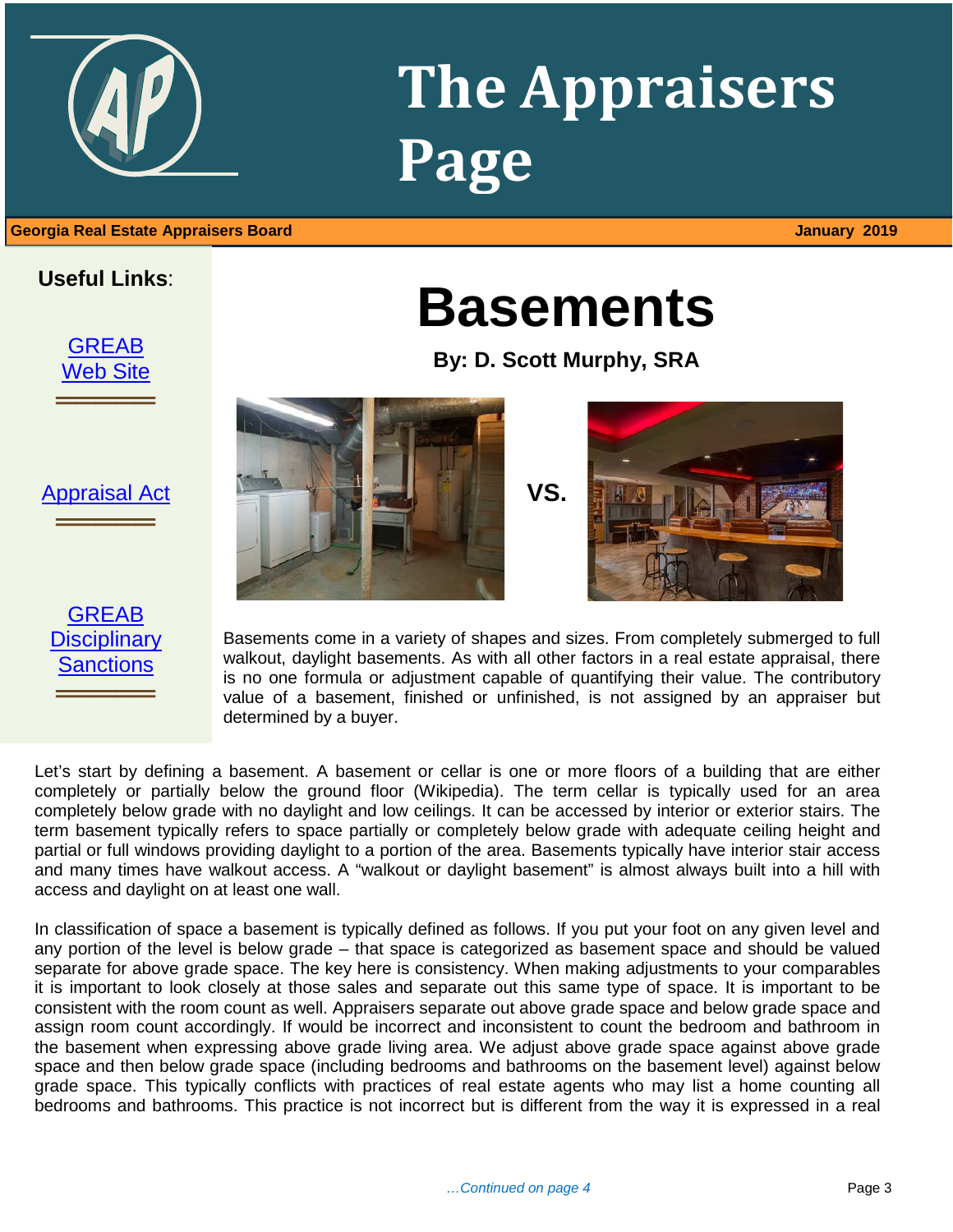# **The Appraisers Page**

## **Basements**

**By: D. Scott Murphy, SRA**

estate appraisal. Two homes which each have four bedrooms and four bathrooms may be significantly different in value is one have one bedroom and bathroom above grade and the rest below grade and the other have all bedrooms and bathrooms above grade.

[Appraisal Act](http://www.grec.state.ga.us/about/appraisersact.html)

**════**══════

**Useful Links**:

[GREAB](http://www.grec.state.ga.us/about/greab.html) [Web Site](http://www.grec.state.ga.us/about/greab.html)

**════**══════

| <b>GREAB</b>        |
|---------------------|
| <b>Disciplinary</b> |
| <b>Sanctions</b>    |

**════**══════

Basements or cellars have existed for centuries. Historically they were for storage of food or wine where the temperature could be more consistently regulated. The term "cellar temperature" is still used today to reflect the correct temperature for storing wine. As other methods of refrigeration immerged, cellar became less important. In some parts of the country where tornados are common, cellars were also used for storm protection, hence the term "storm cellar". At the same time, newer methods of heating including boiler systems and forced air systems created a need for unconditioned space. Basements began to be used more for a mechanical space. Placement of heating, cooling, water heating, electrical systems as well as ready access to plumbing made basements popular.

Property owners in inner cities and areas of dense population began finishing any unused space including basements and attics. These more affordable spaces became popular for those looking for a room or a small unit in an area they may not otherwise

have been able to afford. With advances in excavation and the use of large earth moving equipment in residential construction, builders began to offer basements which covered the entire footprint of the home. The additional space now could serve as additional living space at a fraction of the cost of above grade living space. A portion of the basement was still used for utilities but the rest could now be recreational space or more bedrooms and bathrooms.

Fast forward to the homes of today, basements host every imaginable amenity from full sized theaters and elaborate wine cellars to indoor basketball court and indoor pools. There are little if any limitations to ceiling height, size, quality or even specific lot criteria. Typically, in most parts of Georgia, basement lots are those which are sloping. This allows for the easy creation of the daylight basement; daylight on one side and grade (dirt) on the other. There does not appear to be a limit on how steep the lot can be. In extreme situations where the lot appears to be a drop-off, multiple basement levels can be built. It is not uncommon to see "sub-basements" in a home with a very steep lot. Remember, the definition of a basement is the level or levels which are partially or completely below grade. Therefore, any number of levels below grade would be considered basement. Due to the popularity of basements, developers have even manufactured basement lots. Take a perfectly level piece of land, subdivide it into lots and then dig out the backyard area and mount it to the street. The result is what appears to be elevated streets but in fact are now basement lots. The homes are built up to the mounted area and once complete one would never have known it originally was a level piece of land. The huge premium paid by buyers for basement homes more than compensates for the additional earth moving expense.